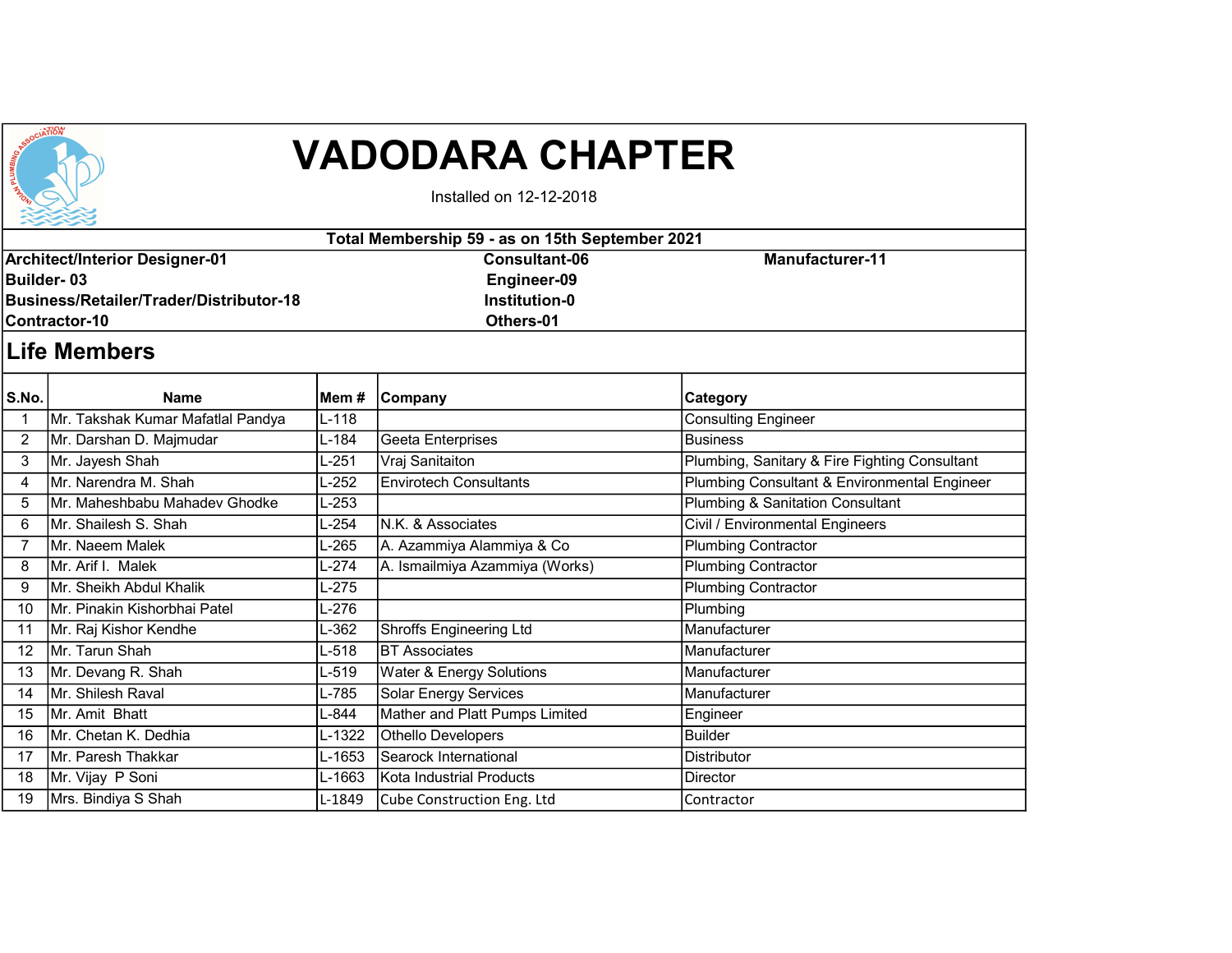| 20 | Mr. Shahaveer D Jamshedji          | $L-2011$ | Bio Water Treatment Systems LLP   | Trader                                  |
|----|------------------------------------|----------|-----------------------------------|-----------------------------------------|
| 21 | Mr. Michael Keden                  | L-2064   | Huliot Pipes & Fittings Pvt. Ltd. | Manufacturer                            |
| 22 | Mr. Niraj Chandrani                | L-2497   | Jalaram Water Solutions LLP       | Trader/Distributor                      |
| 23 | Mr. Anchal Khandelwal              | L-2577   | Pamm Water Technologies Pvt. Ltd. | Manufacturer                            |
| 24 | Mr. Salim Malek                    | L-2583   | Azammiya Alammiya Co. Ltd.        | Contractor                              |
| 25 | Mr. Prakash Mudaliar               | L-2584   | Azammiya Alammiya Co. Ltd.        | Contractor                              |
| 26 | Mr. Gorakh H Patil                 | L-2602   | Alembic Real Estate               | Builder/Real Estate Developer, Engineer |
| 27 | Mr. Pranay Parikh                  | L-2890   | Pitamberdas Chhaganlal            | Trader/Distributor                      |
| 28 | Mr. Sandeep Vipinchandra Darji     | L-2891   | <b>Trinity Associates</b>         | Engineer                                |
| 29 | Mr. Jaymesh C Shah                 | L-2892   | Hi-Tech Engineers                 | Trader/Distributor                      |
| 30 | Mr. Velani Ashish H                | L-2893   | Velani Enterprise                 | Trader/Distributor                      |
| 31 | Mr. Chetan Vinubhai Patel          | L-2894   |                                   | Others                                  |
| 32 | Mr. Bharatbhai Ambalal Varia       | L-2895   | Shree Imarat Trading              | Trader/Distributor                      |
| 33 | Mr. Taheri S Plumber               | L-2896   | <b>Unico Water Solution</b>       | Contractor                              |
| 34 | Mr. Nitesh Patel                   | L-3220   | Patel Associates                  | Consultant                              |
| 35 | Mr. Harshalbhai Parmar             | L-3221   | The Bath Shoppy                   | Trader/Distributor                      |
| 36 | Mr. Vishal Kumar Rajendrabhai Shah | $L-3222$ | Satyam Sales Corporation          | Trader/Distributor                      |
| 37 | Mr. Naimesh Parikh                 | L-3223   | N K Sales Corporation             | Trader/Distributor                      |
| 38 | Mr. Balakrishna A Shah             | L-3224   | Siddhi Trading Company            | <b>Builder/Real Estate Developer</b>    |
| 39 | Mr. Yogesh M Nimkar                | L-3225   | IEC Engineering Pvt. Ltd.,        | Contractor/Engineer/Trader/Distributor  |
| 40 | Mr. Nirav H Shah                   | L-3226   | Shri Hari Plumbers                | Engineer                                |
| 41 | Mr. Aarasp T. Ankleshwaria         | L-3227   | Aarasp Aqua Engineers             | Consultant                              |
| 42 | Mr. Sunil T Bhansali               | L-3234   | Dev Water Technology Pvt Ltd.     | Trader/Distributor                      |
| 43 | Mr. Nimesh P. Shah                 | L-3288   | Nimesh Plumbers                   |                                         |
| 44 | Mr. Manubhai N Prajapati           | L-3297   | Ketan Traders                     | Trader                                  |
| 45 | Mr. Pankaj Kumar Mehrotra          | L-3298   | Aciform Marketing Pvt. Ltd.,      | Trader/Distributor                      |
| 46 | Mr. Lokeshbhai Kumar Mehta         | L-3299   | Sxhri Sai Ceramic                 | Trader/Distributor                      |
| 47 | Mr. Gumansinh Rameshbhai Vaghela   | L-3300   | Jay Ramchhod Enterprise           | Contractor                              |
| 48 | Mr. Chirag Dilipkumar Kadakia      | L-3301   | Atul Trading Corporation          | Distributor                             |
| 49 | Mr. Vikas V. Pitliya               | L-3306   | Satyam Hardware & Sanitaryware    | Trader/Distributor                      |
| 50 | Mr. Hemang S. Dalal                | L-3307   | Hemang Sales Agency               |                                         |
| 51 | Mr. Omesh Narula                   | L-3340   | Enertec                           | Engineer, Contractor                    |
| 52 | Mr. Nikhil Pandya                  | L-4030   | Aqua Engineers                    | Trader                                  |